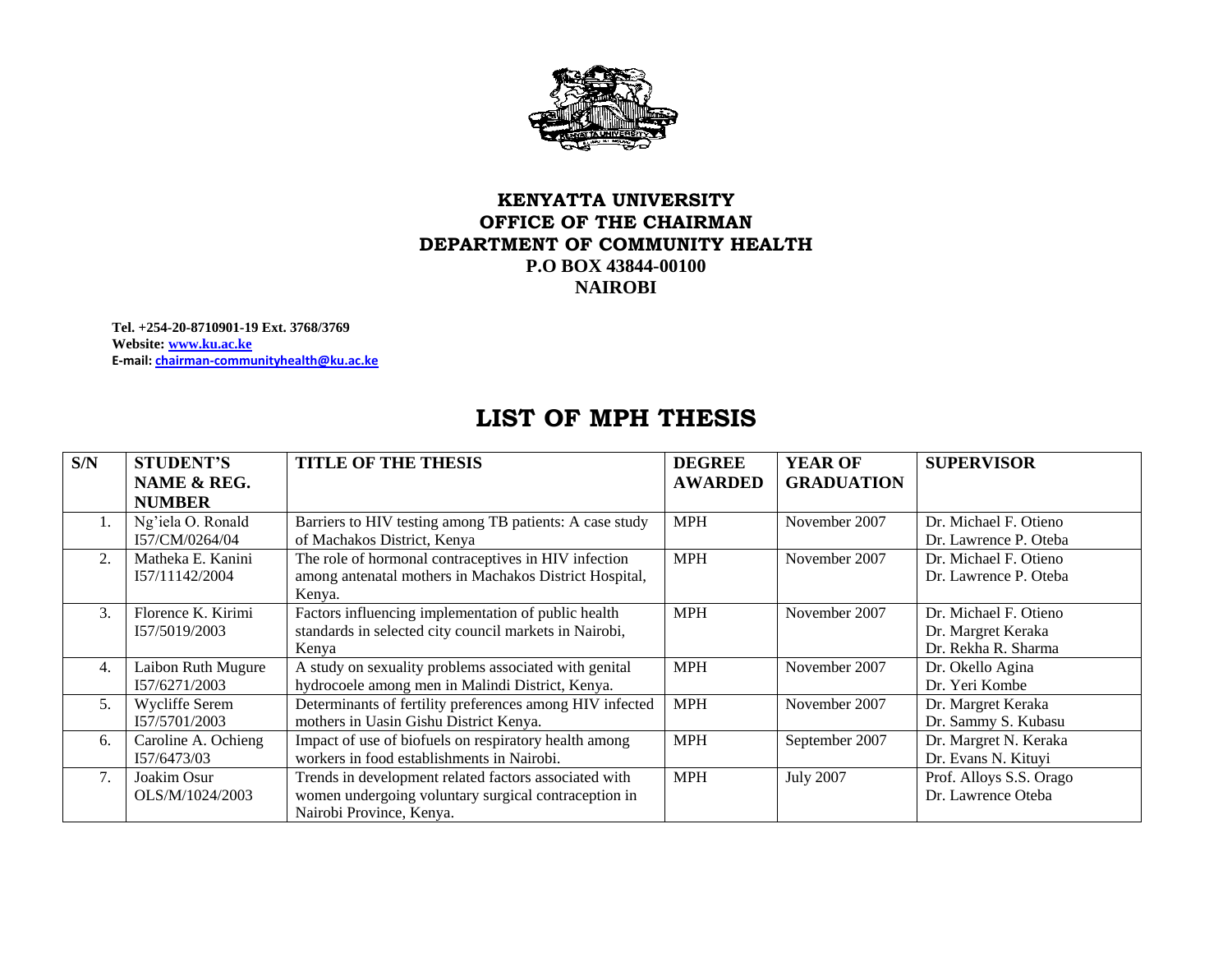| 8.  | Joyce W. Kamau<br>I57/11602/04            | Effect of soybean (Glycine max) supplementation on<br>orphaned and vulnerable school children aged 6-9 years<br>in Suba District, Kenya                       | <b>MPH</b> | November 2008    | Dr. Michael Otieno<br>Dr. Judith Kimiywe                              |
|-----|-------------------------------------------|---------------------------------------------------------------------------------------------------------------------------------------------------------------|------------|------------------|-----------------------------------------------------------------------|
| 9.  | Muthee V. Mukuhi<br>I57/0131/2004         | An investigation of water and sanitation risk factors<br>associated with childhood diarrhoeal morbidity in Kibera,<br>Nairobi Kenya                           | <b>MPH</b> | September 2008   | Dr. Margret Keraka<br>Dr. Afullo, Augustine                           |
| 10. | Mbugua P. Wangui                          | Determinants of dietary fibre intake amongst the diabetic<br>patients at Kenyatta National Hospital, Kenya.                                                   | <b>MPH</b> | October 2008     | Dr. Isaac Mwanzo<br>Dr. J. Kimiywe                                    |
| 11. | Odero P. Achieng<br>I57/5033/2003         | Risk factors associated with HIV/AIDS infections among<br>deaf youths in selected educational institutions in Nyanza<br>Province, Kenya.                      | <b>MPH</b> | <b>July 2008</b> | Dr. Michael F. Otieno<br>Dr. Jemimah A. Simbauni                      |
| 12. | Kyalo W. Muthini<br>157/5013/2003         | Stakeholders' participation in biotechnology policy<br>formulation and their perceptions towards genetically<br>modified foods in Nairobi Province, Kenya     | <b>MPH</b> | November 2008    | Prof. Geoffrey M. Muluvi<br>Dr. Kibana Makikha                        |
| 13. | Esther W. Kariuki<br>I57/6023/2003        | Relationship between schistosoma mansoni infections<br>and anaemia in pregnant women in mwea Division of<br>Kirinyaga District, central Kenya.                | <b>MPH</b> | August 2008      | Dr. B.M. Okello Agina<br>Dr. Michael Otieno<br>Dr. Charles Mwandawiro |
| 14. | Korir Richard Kibet<br>I57/6029/2003      | Effects of community perception and involvement on<br>malaria control using indoor residual spraying with<br>lambda-cyhalothrin in Sigor Bomet District Kenya | <b>MPH</b> | November 2008    | Dr. Augustine T.O. Afullo<br>Prof. John H. Ouma                       |
| 15. | Nyakoboke Oirere<br>I57/112772/04         | Perceptions, beliefs and practices on the health benefits<br>associated with consumption of African leafy vegetables<br>in Western Kenya                      | <b>MPH</b> | February 2008    | Dr. Afullo Augustine<br>Mrs. Elizabeth Ambani<br>Mr. Patrick Maundu   |
| 16. | Anino Joshua Omondi<br>I57/CM/0241/2004   | Occurrence of occupational noise induced hearing loss<br>among workers at Homo Kenyatta International Airport,<br>Nairobi                                     | <b>MPH</b> | <b>July 2008</b> | Dr. Afullo Augustine<br>Dr. Michael Otieno                            |
| 17. | Mutiinda Agnes<br>Kasusu I57/6474/2003    | Oral health education and practices among community<br>members in Central Division. Machakos District, Kenya.                                                 | <b>MPH</b> | <b>June 2008</b> | Dr. Michael F. Otieno<br>Dr. Faith W. Muli                            |
| 18. | Nanjihia V. Wanjiku                       | Consumption of omega-3 fatty acids and the risk of type<br>2 diabetes mellitus among a rural and an urban<br>population in Kenya                              | <b>MPH</b> | <b>June 2008</b> | Dr. Michael F. Otieno<br>Prof. Judith Waudo                           |
| 19. | Godfrey K. Maina<br>I57/7203/2001         | Perception of causes, diagnosis, treatment and prevention<br>of malaria in a rural community of Soy Division in Uasin<br><b>Gishu District</b>                | <b>MPH</b> | November 2008    | Dr. Isaac Mwanzo<br>Prof. Eucharia Kenya                              |
| 20. | Christopher L. Imbaya<br>I57/OL/3766/2004 | Factors influencing adherence to nevirapine and azt<br>among HIV positive perinatal women at Pumwani<br>Maternity hospital in Nairobi, Kenya                  | <b>MPH</b> | October 2008     | Dr. G.W. Odhiambo Otieno<br>Dr. B.M. Okello Agina                     |
| 21. | Shieshia. Odwori<br>M.M. I57/5689/2003    | An investigation of informed consent in clinical practice<br>in Kenya                                                                                         | <b>MPH</b> | <b>July 2008</b> | Prof. Moni Wekesa<br>Dr. Andrea Yitambe                               |
| 22. | Beatrice A. Otieno                        | Effects of anti-retroviral therapy on sexual behavior                                                                                                         | <b>MPH</b> | November 2008    | Dr. Michael F. Otieno                                                 |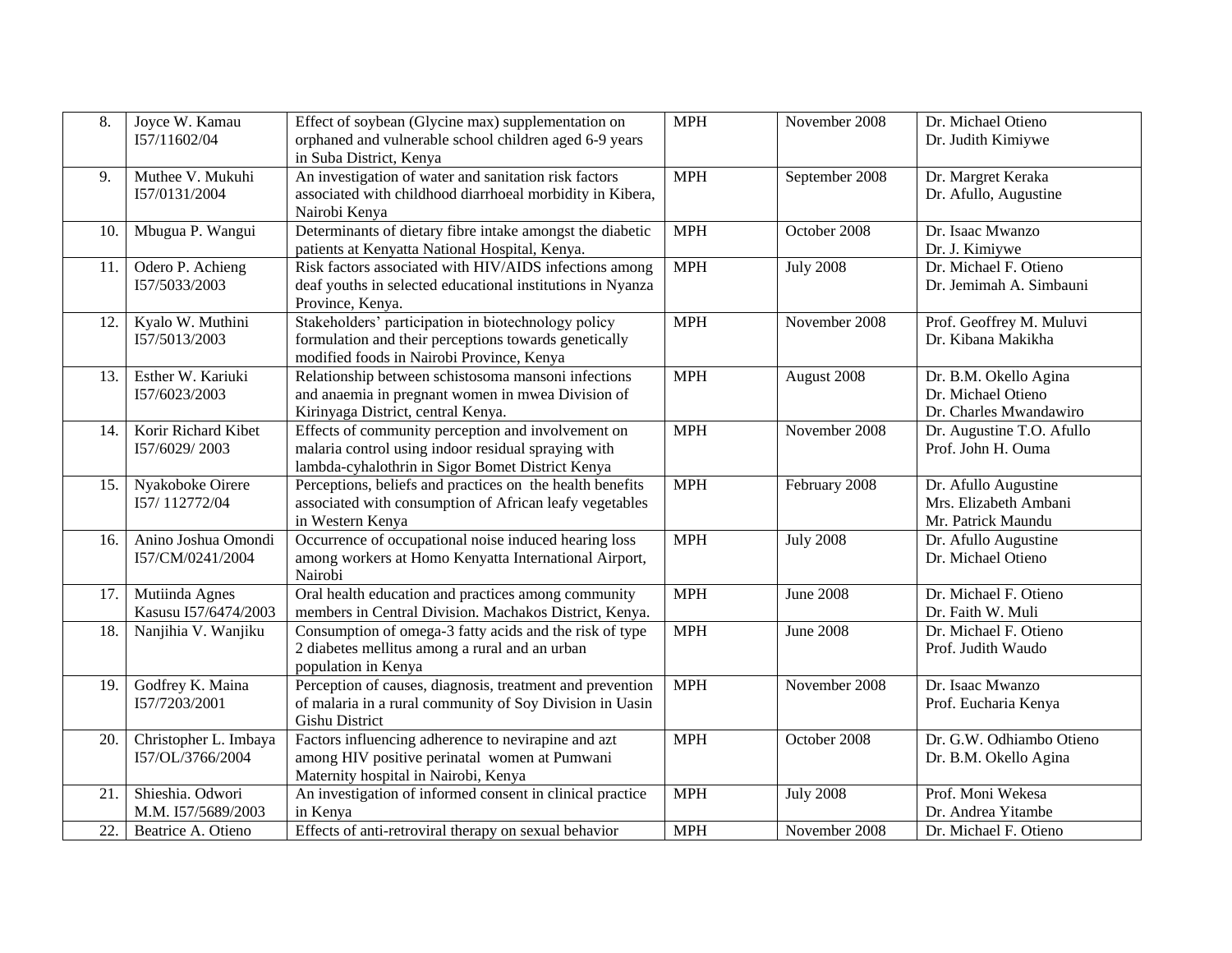|     | I57/5032/2003                            | among people living with<br>Hiv/aids in kibera slums in Nairobi, Kenya                                                                                                   |            |                  | Dr. George Orinda                                 |
|-----|------------------------------------------|--------------------------------------------------------------------------------------------------------------------------------------------------------------------------|------------|------------------|---------------------------------------------------|
| 23. | Mamo Abudo Qido<br>157/5708/2003         | Socio-medical factors associated with the prevalence of<br>brucellosis among the nomads in Maikona Division of<br>Marsabit District, Kenya                               | <b>MPH</b> | September 2008   | Dr. Michael F. Otieno<br>Dr. Isaac Mwanzo         |
| 24. | Mbugua Peris Wangui                      | Determinants of dietary fibre intake amongst the diabetic<br>patients at Kenyatta National<br>Hospital, Kenya                                                            | <b>MPH</b> | October 2008     | Dr. Isaac Mwanzo<br>Dr. J. Kimiywe                |
| 25. | Muiruri Simon<br>Mwangi<br>I57/1531/2003 | Occupational noise exposure and hearing loss in workers<br>from selected industrial plants in Nairobi Province,<br>Kenya                                                 | <b>MPH</b> | October 2008     | Prof. Alloys S.S. Orago<br>Romanus Okello         |
| 26. | Mboya M.G.A.<br>Odhoch<br>I57/5707/2003  | Community coping strategies to HIV and AIDS in<br>Homabay District, Kenya.                                                                                               | <b>MPH</b> | <b>June 2008</b> | Prof. Alloys S.S. Orago<br>Dr. Wilson A.P. Otenga |
| 27. | Enos Ngungu Muguku<br>I57/OL/1012/2003   | Effects of traffic act enforcement on injury severity<br>among motor vehicle crash victims at Rift Valley<br>provincial General Hospital, Nakuru.                        | <b>MPH</b> | September 2008   | Dr. Andre Yitambe<br>Prof. J.H. Ouma              |
| 28. | Richard T. Kamau                         | The influence of gender related factors on access to art in<br>selected treatment sites in Nairobi, Kenya                                                                | <b>MPH</b> | October 2009     | Dr. Nicholas K. Gikonyo<br>Dr. Isaac Mwanzo       |
| 29. | Redempta K. Mitisya<br>I57/CE/10518/2004 | Factors contributing to delay in seeking treatment among<br>pulmonary tuberculosis Patients in Kibwezi District,<br>Kenya                                                | <b>MPH</b> | October 2009     | Dr. Margret Keraka<br>Dr. John J.N. Mbithi        |
| 30. | Joseph A. Lotukoi<br>I57/11020/04        | Factors predisposing the community to visceral<br>leishmaniasis in Kacheliba Division of West Pokot<br>District, Kenya                                                   | <b>MPH</b> | <b>July 2009</b> | Dr. George O. Orinda<br>Dr. Isaac Mwanzo          |
| 31. | Gathuya S. Wambugu<br>I57/OL/3771/04     | Association between HIV status and socio-demographic<br>characteristics of clients seeking voluntary counseling<br>and testing (VCT) services in selected sites in Kenya | <b>MPH</b> | April 2009       | Dr. Isaac Mwanzo<br>Dr. James O. Oyugi            |
| 32. | Caroline N. Njoroge<br>157/12668/05      | HIV/AIDS risk factors and its impact on productivity<br>among workers in tea plantations in Limuru Division,<br>Kenya.                                                   | <b>MPH</b> | October 2009     | Dr. Isaac Mwanzo<br>Dr. Margret Keraka            |
| 33. | Benard N. Muture<br>I57/12699/2005       | Factors associated with default from treatment among<br>tuberculosis patients in Nairobi, Kenya                                                                          | <b>MPH</b> | May 2009         | Prof. Ephantus W. Kabiru<br>Dr. Margret Keraka    |
| 34. | Kamenderi M. Gitau<br>I57/11030/2004     | Factors associated with non-compliance to exclusive<br>infant formula feeding among HIV positive mothers at<br>the Pumwani Maternity Hospital, Nairobi                   | <b>MPH</b> | April 2009       | Prof. Judith N. Waudo<br>Dr. Wilson A.P. Otengah  |
| 35. | Mohamed Karama<br>I84/9505/2004          | Determinations of socio-cultural risk factors in HIV<br>infections among the Muslim Community in Kenya                                                                   | Ph.D       | May 2009         | Prof. Alloys S.S. Orago<br>Prof. Kazuhiko Moji    |
| 36. | Josphine N. Wahogo                       | Isolation of recurrent mycobacterium isolates from                                                                                                                       | <b>MPH</b> | April 2009       | Prof. Alloys S.S. Orago                           |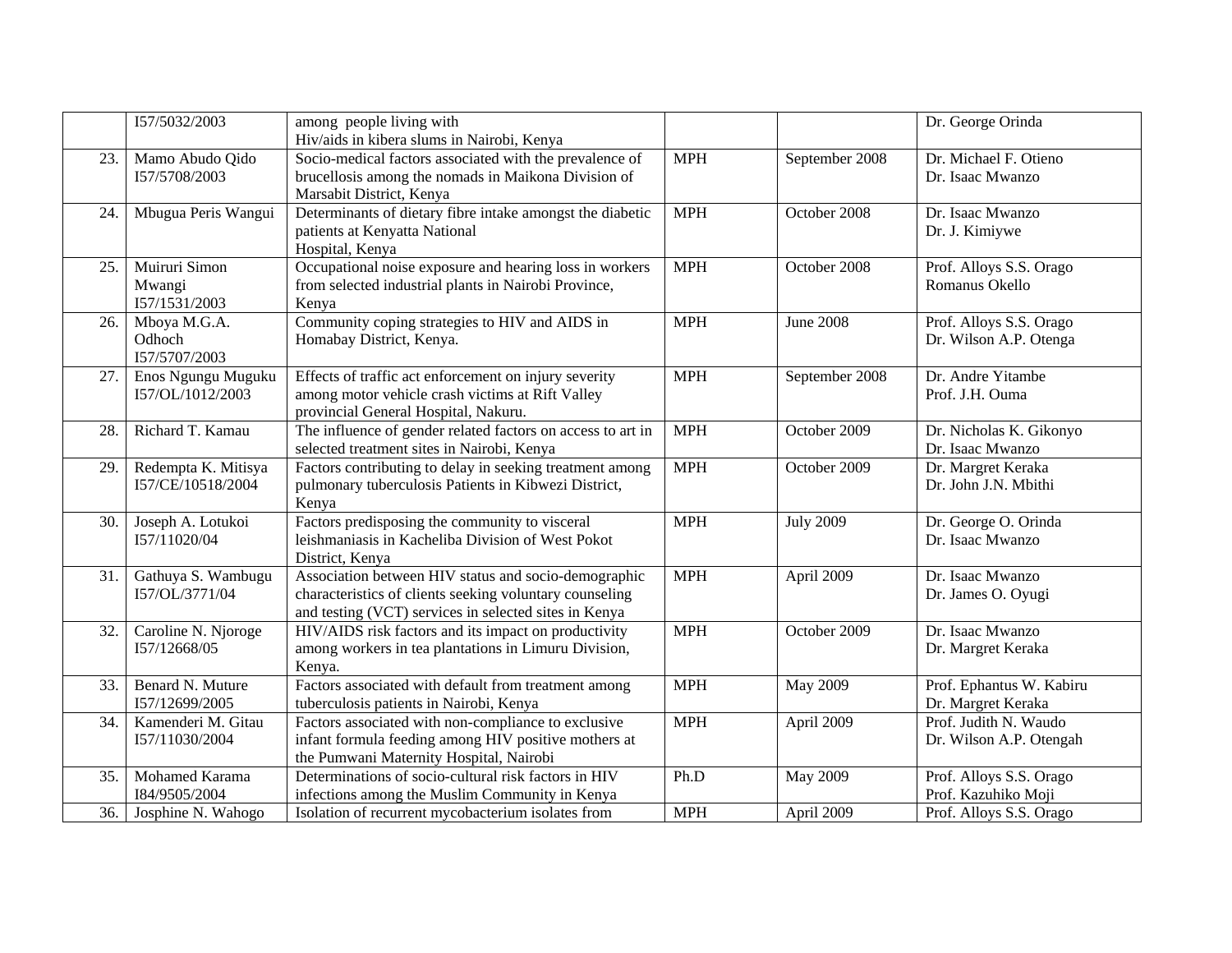|     | I57/5760/2003                          | sputum smear negative relapse at the central reference<br>tuberculosis laboratory in Nairobi, Kenya                                                                  |            |                  | Prof. Ephantus W. Kabiru                                      |
|-----|----------------------------------------|----------------------------------------------------------------------------------------------------------------------------------------------------------------------|------------|------------------|---------------------------------------------------------------|
| 37. | Mary G.W. Muiruri<br>I57/12649/2005    | Effects of HIV/AIDS on household food security, a study<br>conducted in Mukuyu Division, Murang'a South District,<br>Kenya                                           | <b>MPH</b> | October 2009     | Dr. Isaac Mwanzo<br>Dr. Augustine Afullo                      |
| 38. | Rop Jepkosgei Julie<br>I57/5023/2003   | Risk factors associated with morbidity status of preschool<br>children in Mukuru Slums, Nairobi, Kenya                                                               | <b>MPH</b> | April 2009       | Prof. Judith N. Waudo<br>Dr. Margret Keraka                   |
| 39. | Burton, John Wagacha<br>I57/10569/06   | Access and utilization of immunization services among<br>refugees in Eastleigh North section of Nairobi, Kenya                                                       | <b>MPH</b> | May 2009         | Pro. J. Ouma<br>Dr. Isaac Mwanzo                              |
| 40. | Lucy A.W. Waweru<br>I57/11031/04       | Effects of integration of HIV/AIDS care into<br>reproductive health services on utilization of reproductive<br>health services in Kenya                              | <b>MPH</b> | October 2009     | Dr. Margret Keraka<br>Dr. B.M. Okello Agina                   |
| 41. | David Masinde<br>I57/CE/12191/04       | Factors enhancing vulnerability to HIV//AIDS to<br>residents of Central Division, Moyale District, Kenya.                                                            | <b>MPH</b> | April 2009       | Prof. Ephantus W. Kabiru<br>Dr. Isaac Mwanzo                  |
| 42. | Segecha Shirley<br>I57/11040/2004      | Etiology of diarrhea in children under 5 years in<br>Mbagathi District Hospital, Nairobi Province                                                                    | <b>MPH</b> | March 2009       | Dr. Augustine Afullo<br>Dr. Margret Keraka<br>Dr. Willie Sang |
| 43. | Lily J.A. Masinde<br>I57/12195/2004    | Effectiveness and challenges of insta prescribed porridge<br>on nutritional status of under 5 malnourished HIV/AIDS<br>children at Lea Toto, Kangemi, Nairobi, Kenya | <b>MPH</b> | November 2009    | Dr. B.M. Okello Agina<br>Dr. Florence N. Okwara               |
| 44. | Kagendo J. Francis<br>I57/0075/03      | The role of traditional birth attendants' training in<br>"prevention of mother to child HIV transmission"<br>Programme in Tharaka District, Kenya                    | <b>MPH</b> | September 2009   | Dr. Michael M. Gicheru<br>Prof. Ephantus W. Kabiru            |
| 45. | Sheillah N.E. Simiyu<br>157/12672/2005 | Effect of water, sanitation and health education<br>interventions on diarrhoeal morbidity among children on<br>Mandera District, Kenya.                              | <b>MPH</b> | March 2009       | Dr. Augustine Afullo<br>Dr. Margret Keraka                    |
| 46. | Shadrack A. Yonge<br>I57/OL/5443/03    | Assessment of knowledge, attitude and practices<br>regarding tuberculosis among adolescents in Kisauni-<br>Mombasa District, Kenya                                   | <b>MPH</b> | <b>June 2009</b> | Dr. F.M. Otieno<br>Dr. Rekha R. Sharma                        |
| 47. | Hezron Muiru Wimbia<br>I57/5675/2003   | Determination of validity for laboratory tests in malaria<br>diagnosis among febrile children in Oltepesi, Kajiado<br>District.                                      | <b>MPH</b> | October 2009     | Prof. Ephantus W. Kabiru<br>Dr. Peter Wanzala                 |
| 48. | Kodhek A. Okoko<br>I57/10570/2006      | Effect of physician -patient consultation model on client<br>satisfaction, knowledge and compliance at Ngaira Health<br>Centre, Nairobi Kenya.                       | <b>MPH</b> | <b>June 2009</b> | Dr. John N. Mbithi                                            |
| 49. | Wambua P. Kyavoa<br>I57/OL/4277/04     | Impact of HIV/AIDS on selected cooperative societies in<br>Kenya.                                                                                                    | <b>MPH</b> | November 2009    | Dr. Isaac Mwanzo<br>Dr. M. Otieno                             |
| 50. | Jennifer W. Mwangi<br>I57/11344/2004   | Determinants of intrauterine contraceptive devices use<br>and decline among family planning seekers in Nairobi,<br>Kenya.                                            | <b>MPH</b> | April 2009       | Prof. Ephantus W. Kabiru<br>Dr. Margret Keraka                |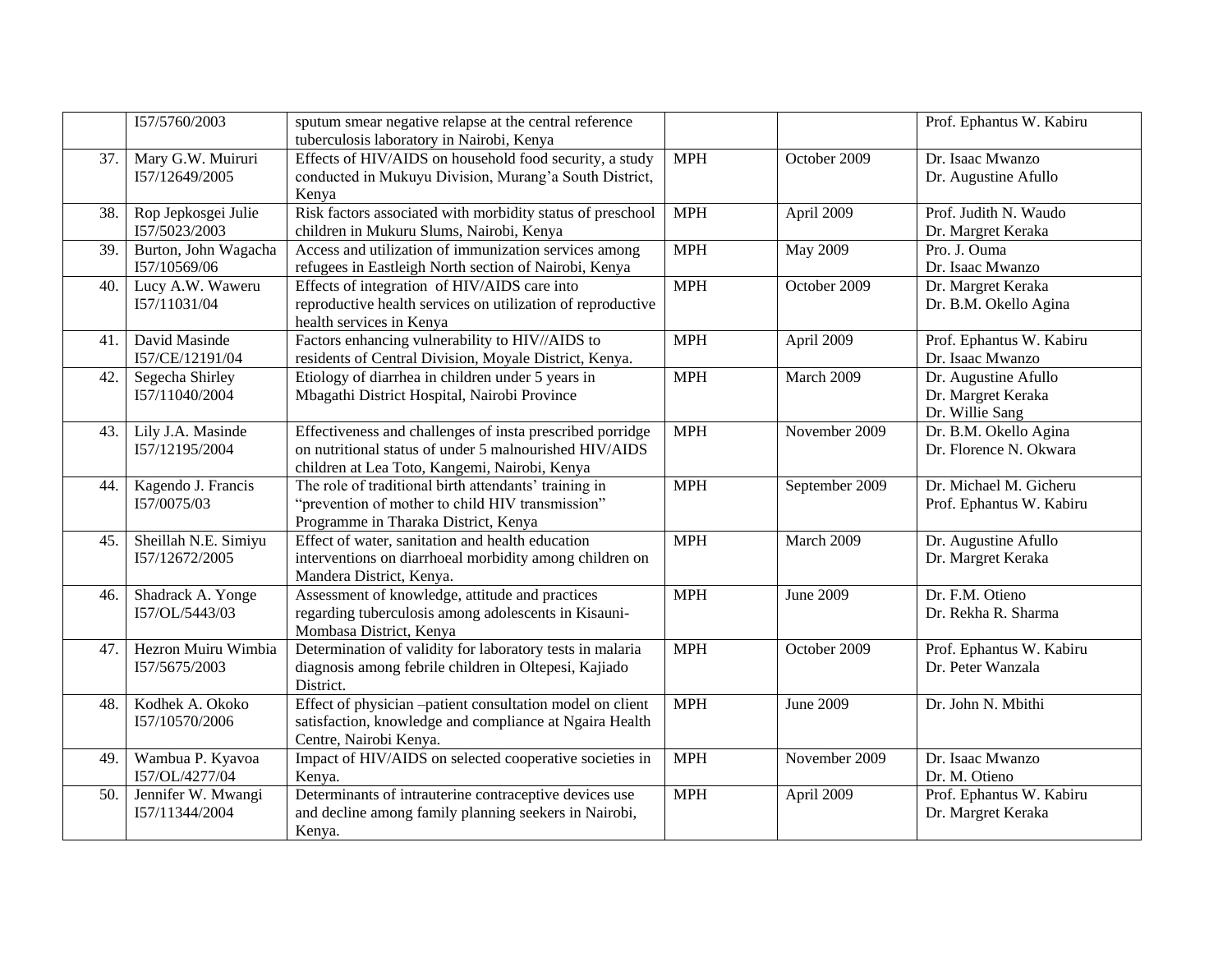| 51. | Janet Musimbi<br>I57/11135/2004        | Comparative study on 10:20 policy and direct facility<br>grant impact on utilization of health facilities in Kwale<br>and Makueni Districts, Kenya | <b>MPH</b> | October 2009     | Dr. Isaac Mwanzo<br>Dr. Jane Chuma<br>Dr. Sassy Molyneux |
|-----|----------------------------------------|----------------------------------------------------------------------------------------------------------------------------------------------------|------------|------------------|----------------------------------------------------------|
| 52. | Waswa S. Nekesa<br>I57/5014/2003       | Nutritional status and protein dietary intake of soccer<br>players in the premier league, Nairobi Province                                         | <b>MPH</b> | November 2009    | Prof. Moni Wekesa<br>Prof. Judith Waudo                  |
| 53. | Elijah Njeru Mbiti<br>I57/CM/0251/2004 | Adherence to antimalarial combination therapy with<br>artemether-lumefantrine in children below five years in<br>Embu District, Kenya              | <b>MPH</b> | October 2009     | Dr. Nicholas K. Gikonyo<br>Dr. Jenard P. Mbugi           |
| 54. | Muiruri S. Wamgui<br>I57/0261/2004     | An investigation into the preparedness for disasters in<br>secondary schools in Ruiru Division, Thika District,<br>Kenya                           | <b>MPH</b> | October 2009     | Dr. Augustine Afullo<br>Prof. John H. Ouma               |
| 55. | Mary Muthoni Kibui<br>I57/OL/1001/2003 | The impact of alcohol use on health and academic<br>performance of students in Kenya Medical Colleges in<br>Central Province.                      | <b>MPH</b> | <b>July 2009</b> | Dr. Margret Keraka<br>Dr. James O. Ayugi                 |
| 56. | Njeru Samuel N.<br>I57/CM/0270/2004    | Prevalence and pattern of significant refractive errors in<br>high school students in Meru Municipality, Meru central,<br>District Kenya.          | <b>MPH</b> | April 2009       | Dr. S.A. Otieno<br>Dr. Jefitha Karimurio                 |
| 57. | Mary M.W. Maina<br>I57/6573/2003       | Utilization of antenatal tetanus toxoid immunization<br>services among women in Bahati Division, Nakuru<br>District, Kenya.                        | <b>MPH</b> | February 2009    | Prof. Ephantus W. Kabiru<br>Dr. Lucy Kamau               |
| 58. | Jonathan N. Mwangi<br>I57/6578/2003    | Factors influencing prevention of mother to child HIV<br>transmission program in Nakuru District, Kenya                                            | <b>MPH</b> | November 2009    | Prof. Ephantus W. Kabiru<br>Dr. Michael M. Gicheru       |
| 59. | Jackline N. Kiarie<br>I57/6253/2003    | Impact of HIV Comprehensive care for guardians on their<br>capacity to meet the needs of affected children, Kibera,<br>Nairobi, Kenya.             | <b>MPH</b> | April 2009       | Dr. George Orinda<br>Dr. Michael F. Otieno               |
| 60. | Valentine Budambula<br>I57/11047/2004  | The role of vaccination in the management of typhoid<br>fever: A case study of horticulture farm workers in Juja,<br>Kenya                         | <b>MPH</b> | <b>May 2009</b>  | Dr. Michael F. Otieno<br>Dr. Andre Yitambe               |
| 61. | Ndedda O. Crispin<br>I57/CM/0253/2004  | Effect of an emergency care training on the management<br>of acute childhood diarrhea in Nakuru District, Kenya.                                   | <b>MPH</b> | <b>May 2010</b>  | Dr. Joyce Mwaninki<br>Dr. Grace Irimu                    |
| 62. | Agnes M. Daniel<br>I57/CM/0311/2004    | Factors influencing health care seeking behavior for<br>childhood malaria in Makuyu Division of Maragua<br>District, Kenya.                        | <b>MPH</b> | September 2010   | Prof. John H. Ouma<br>Dr. Isaac Mwanzo                   |
| 63. | Philmon M. Omondi<br>I57/0L/1707/2007  | Effectiveness of permanet 2.0 and olyset for malaria<br>prevention in children under five years in Kisumu<br>District, Kenya.                      | <b>MPH</b> | September 2010   | Dr. Nicholas K. Gikonyo<br>Prof. John Henry Ouma         |
| 64. | Lilian A. Aballa<br>I57/6045/2003      | Prevalence and risk factors for obesity among schoo aged<br>children in Nairobi Province, Kenya                                                    | <b>MPH</b> | November 2010    | Dr. Michael F. Otieno<br>Dr. Lucy W. Ngige               |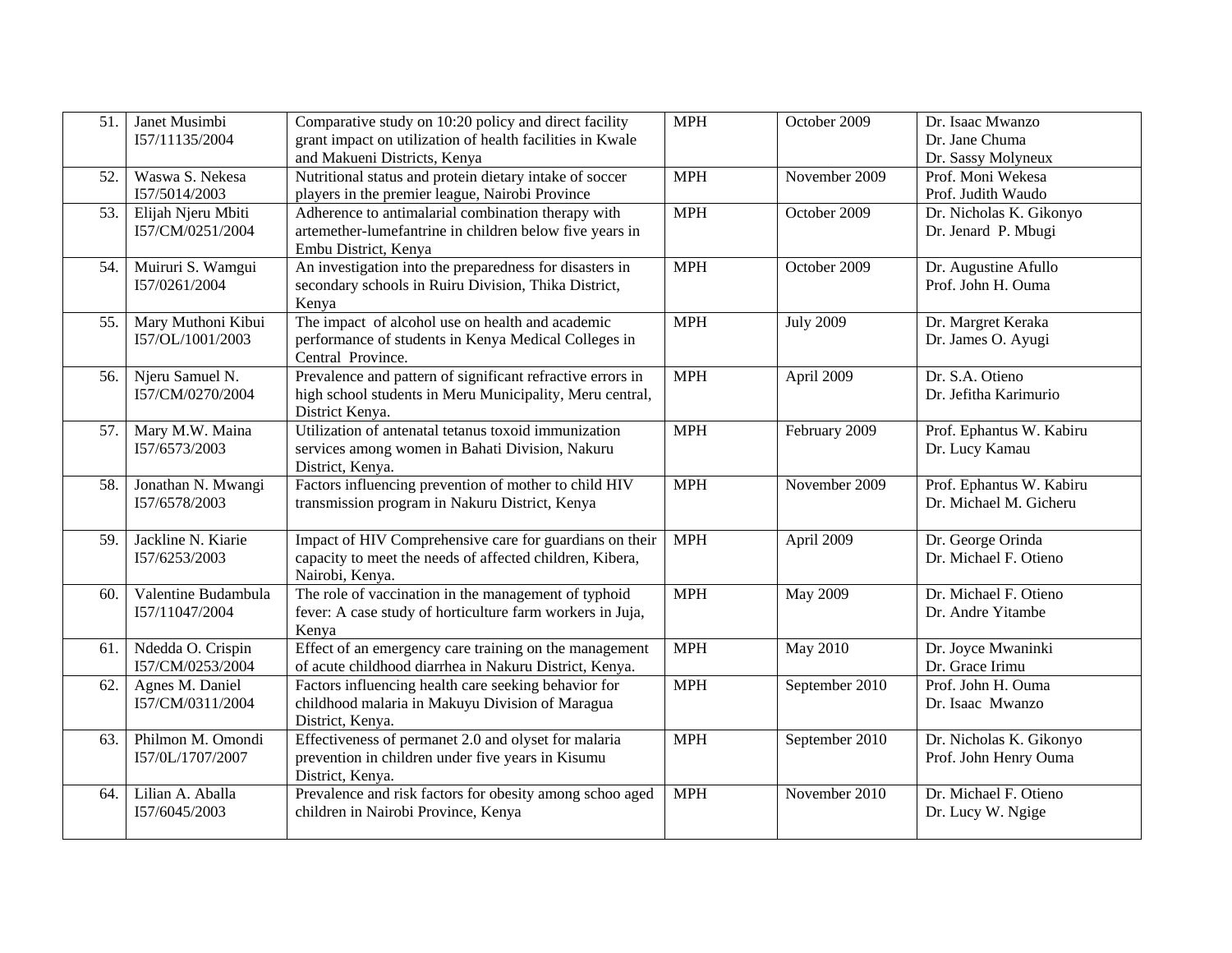| 65. | Juliet Jelata Sawe<br>I57/OL/1068/2003  | Effects of different feeding options on infants Born to<br>HIV positive mothers in n<br>Nakuru Municipality, Kenya.                                                        | <b>MPH</b> | November 2010   | Dr. Okello Agina<br>Dr. Elizabeth Kamau Mbuthia                          |
|-----|-----------------------------------------|----------------------------------------------------------------------------------------------------------------------------------------------------------------------------|------------|-----------------|--------------------------------------------------------------------------|
| 66. | Hellen Njoki Mungai<br>I57/CM/O300/2004 | A survey of drinking water quality and community<br>awareness of water related health risks in Nyeri Town,<br>Kenya                                                        | <b>MPH</b> | June 2010       | Dr. Augustine Afullo<br>Dr. John N. Mbithi                               |
| 67. | Winnie W.Kanyi<br>I57/12637/2005        | Factors influencing utilization of dental conservation<br>methods in adults in Gatanga Division Thika Disstrict,<br>Kenya.                                                 | <b>MPH</b> | April 2010      | Dr. Jemimah A. Simbauni<br>Dr. Wilson A Otenga                           |
| 68. | Daniel M. Daniel<br>I57/CM/0311/2004    | Factors influencing health care seeking behavior for<br>childhood malaria in Makuyu Division of Maragua<br>District, Kenya                                                 | <b>MPH</b> | September 2010  | Prof. John H. Ouma<br>Dr. Isaac Mwanzo                                   |
| 69. | Nyakundi H. Mwango<br>I57/5672/2003     | Community traditional knowledge, perceptions and<br>response to flood risks in Nyando Basin Western Kenya                                                                  | <b>MPH</b> | June 2010       | Dr. Isaac Mwanzo<br>Dr. Andre Yitambe                                    |
| 70. | Linet A. Ouma                           | Correlates of potential hindrances to antiretroviral uptake<br>among HIV infected adults attending KEMRI faces clinic<br>in Nairobi, Kenya.                                | <b>MPH</b> | 2010            | Dr. Halima S. Shauri<br>Dr. Phelgona A. Otieno<br>Dr. Christine Mwachari |
| 71. | Gervase M. M'ibui<br>I57/6026/2003      | Determination of the prevalence of bovine<br>cryptosopridiosis and aflatoxin mi among urban<br>smallholder dairy households in Dagoretti Division,<br>Nairobi - Kenya      | <b>MPH</b> | <b>May 2010</b> | Dr. George Orinda<br>Prof. Erastus K. Kang'ethe                          |
| 72. | James N. Kanyora<br>I57/5670/2003       | Factors contributing to patients by passing the 2 <sup>nd</sup> and 3 <sup>rd</sup><br>levels of primary health care facilities in Kirinyaga<br>District, Kenya            | <b>MPH</b> | June 2010       | Prof. Ephantus W. Kabiru<br>Dr. Halima S. Shauri                         |
| 73. | Fayo G. Habane<br>I57/11043/2004        | Community indigenous knowledge and its role on<br>prediction of natural disasters of public health<br>importance: A case of central Division of Isiolo District,<br>Kenya. | <b>MPH</b> | September 2010  | Prof. Ephantus W. Kabiru<br>Dr. Augustine Afullo                         |
| 74. | Wanyanga C. Wangui<br>I57/OL/1047/2003  | Determinants of health-care seeking behavior for upper<br>respiratory tract infections in late childhood in Nakuru<br>District, Kenya                                      | <b>MPH</b> | June 2010       | Dr. Andre Yitambe<br>Dr. Ram Manohar                                     |
| 75. | Wanyonyi M. Nekesa<br>I57/CE/12363/2004 | Barriers to exclusive breastfeeding and nutritional status<br>of non-exclusively breastfed infants in Eldoret<br>Municipality, Kenya                                       | <b>MPH</b> | November 2010   | Prof. Judith Waudo<br>Dr. Jemimah Simbauni                               |
| 76. | Jane W. King'ori<br>157/0128/2008       | Factors influencing effective implementation of<br>HIV/AIDS component of curriculum in primary schools<br>in Nairobi Province                                              | <b>MPH</b> | November 2010   | Dr. Isaac Mwanzo<br>Dr. Margret Keraka                                   |
| 77. | Benedict M. Mwenji<br>I57/5016/2003     | The influence of intestinal parasites on academic<br>performance among primary school children in Nairobi<br>Province, Kenya.                                              | <b>MPH</b> | <b>May 2010</b> | Prof. Ephantus W. Kabiru                                                 |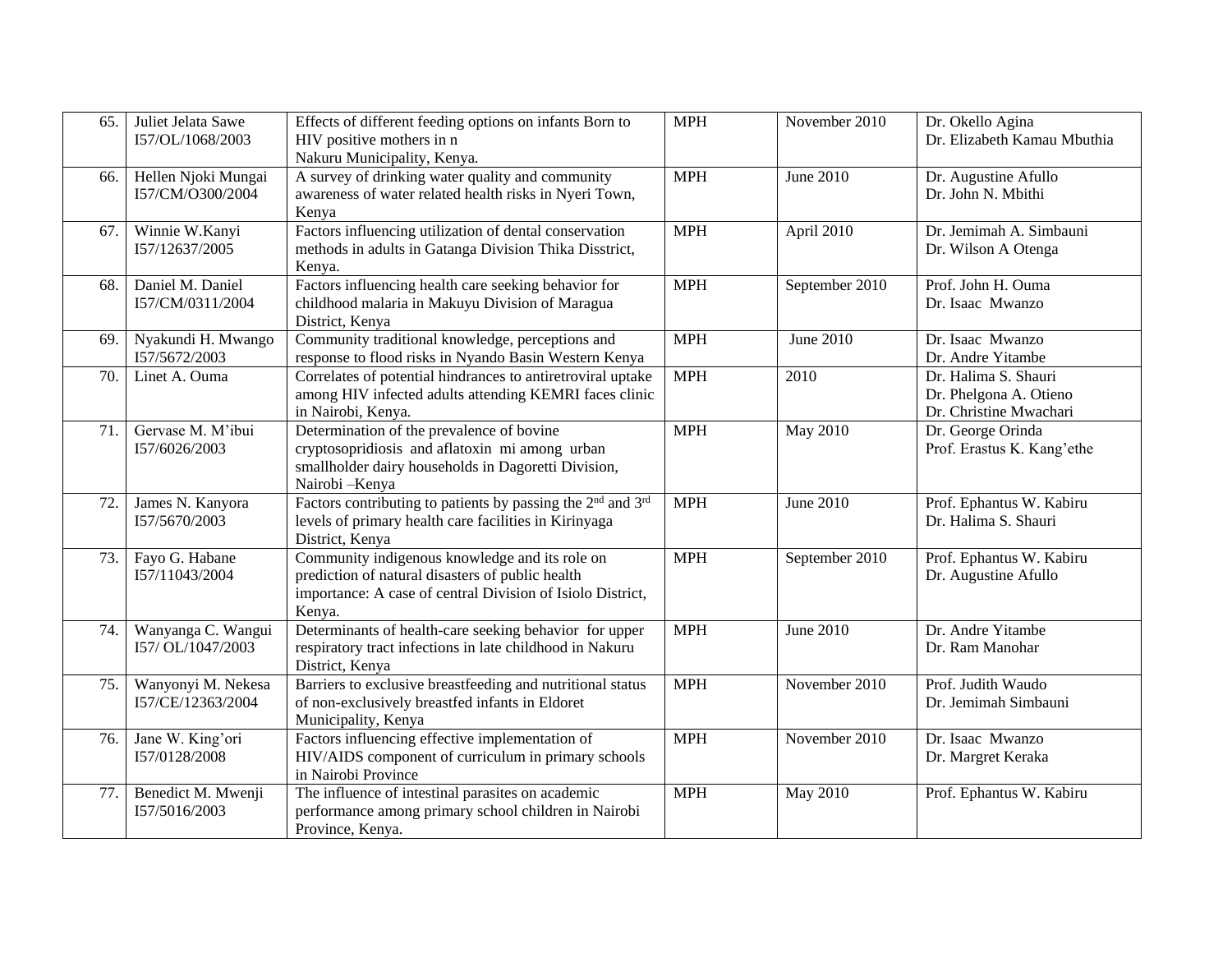| 78. | Lilian Nduku Mutea<br>I57/10577/2006         | Assessment of factors determining the choice of birth<br>attendant in Kisau Division, Makueni District, Kenya.                                                      | <b>MPH</b> | June 2010        | Dr. B.M. Okello Agina<br>Dr. Lucy W. Maina                           |
|-----|----------------------------------------------|---------------------------------------------------------------------------------------------------------------------------------------------------------------------|------------|------------------|----------------------------------------------------------------------|
| 79. | Muthiani V. Sumbi<br>I57/OL/10140/2004       | Assessment of factors influencing adherence to<br>antiretroviral therapy at Nyeri provincial hospital in<br>Central Kenya                                           | <b>MPH</b> | March 2010       | Dr. Michael Gicheru<br>Dr. Joyce Mwaniki                             |
| 80. | <b>Betty Cherono Soy</b><br>I57/CE/7451/2002 | Factors influencing the provision of community - based<br>health services for people living with HIV/AIDS in<br>Nakuru Municipality, Kenya                          | <b>MPH</b> | October 2010     | Prof. Allous S.S. Orago<br>Dr. Michael Otieno                        |
| 81. | Dr. James N. Kanyora<br>I57/5670/2003        | Factors contributing to patients bypassing the 2 <sup>nd</sup> and 3 <sup>rd</sup><br>levels of primary health care facilities in Kirinyaga<br>District, Kenya      | <b>MPH</b> | June 2010        | Prof. Ephantus W. Kabiru<br>Dr. Halima S. Shauri                     |
| 82. | Nzioki Mativa<br>I57/12676/2005              | Perceptions and factors influencing accessibility and<br>acceptability of the female condom among women in<br>Kiambaa Division, Kiambu District, Kenya.             | <b>MPH</b> | November 2010    | Prof. Allous S.S. Orago<br>Dr. B.M. Okello Agina                     |
| 83. | Maweu E. Nzilani<br>I57/6027/2003            | Household related factors influencing child mortality<br>levels in Kilifi District, Kenya                                                                           | <b>MPH</b> | April 2011       | Dr. Margret Keraka<br>Dr. Lucy Kamau                                 |
| 84. | Karani L. Kageni<br>I57/CE/12143/2004        | Diarrhoea morbidity and nutritional status among pre-<br>school children of hawking mothers in Nairobi city<br>market, Nairobi county, Kenya                        | <b>MPH</b> | November 2011    | Prof. Judith Waudo<br>Dr. Margret Keraka                             |
| 85. | Khasewa Joab<br>I57/CM/0293/2004             | Barriers to utilization of provider initiated HIV<br>counseling and testing services among tuberculosis<br>patients a case of Rhodes chest clinic Nairobi, Kenya.   | <b>MPH</b> | September 2011   | Dr. James Ayugi<br>Dr. Margret Keraka                                |
| 86. | Konongoi S. Limbaso<br>I57/11026/2004        | Influenza virus subtypes in wilds within selected sites<br>along the major Migratory fly-ways in Kenya                                                              | <b>MPH</b> | November 2011    | Dr. Joseph N. Ngeranwa<br>Dr. Kariuki Njenga                         |
| 87. | Irine J. Ceruiyot<br>I57/CE/10519/2004       | Factors influencing utilization of voluntary counseling<br>and testing services among out of school youth in Nakuru<br>North District, Kenya                        | <b>MPH</b> | November 2011    | Dr. James Ayugi<br>Dr. Margret Keraka                                |
| 88. | Mutemi Phyllis Muli<br>I57/13049/2005        | Factors influencing utilization of insecticide treated nets<br>in malaria prevention and control among pregnant<br>women in Msambweni District, Kwale county, Kenya | <b>MPH</b> | August 2011      | Dr. Isaac Mwanzo<br>Dr. Augustine T.O. Afullo<br>Dr. Eric M. Muchiri |
| 89. | Nick Aguluu Oyugi<br>I57/6261/2003           | Cost and cost-effectiveness of home-based care for<br>HIV/AIDS in the urban setting - a case of Nairobi,<br>Kenya.                                                  | <b>MPH</b> | <b>July 2011</b> | Dr. Andre Yitambe<br>Dr. G.W.Odhiambo-Otieno                         |
| 90. | Muchemi S. Muthoni<br>I57/OL/12713/2004      | Factors associated with occupational allergic<br>conjunctivitis among school teachers in Bahati Division<br>,Nakuru North District, Kenya.                          | <b>MPH</b> | August 2011      | Dr. Margret Keraka<br>Dr. D. M. Muia                                 |
| 91. | Agnes Mwatu<br>I57/OL/3450/04                | Health hazards associated with spray painting among<br>workers in small scale auto garages in Embakasi<br>Division, Nairobi, Kenya.                                 | <b>MPH</b> | October 2011     | Dr. Augustine T.O. Afullo<br>Dr. Margret Keraka                      |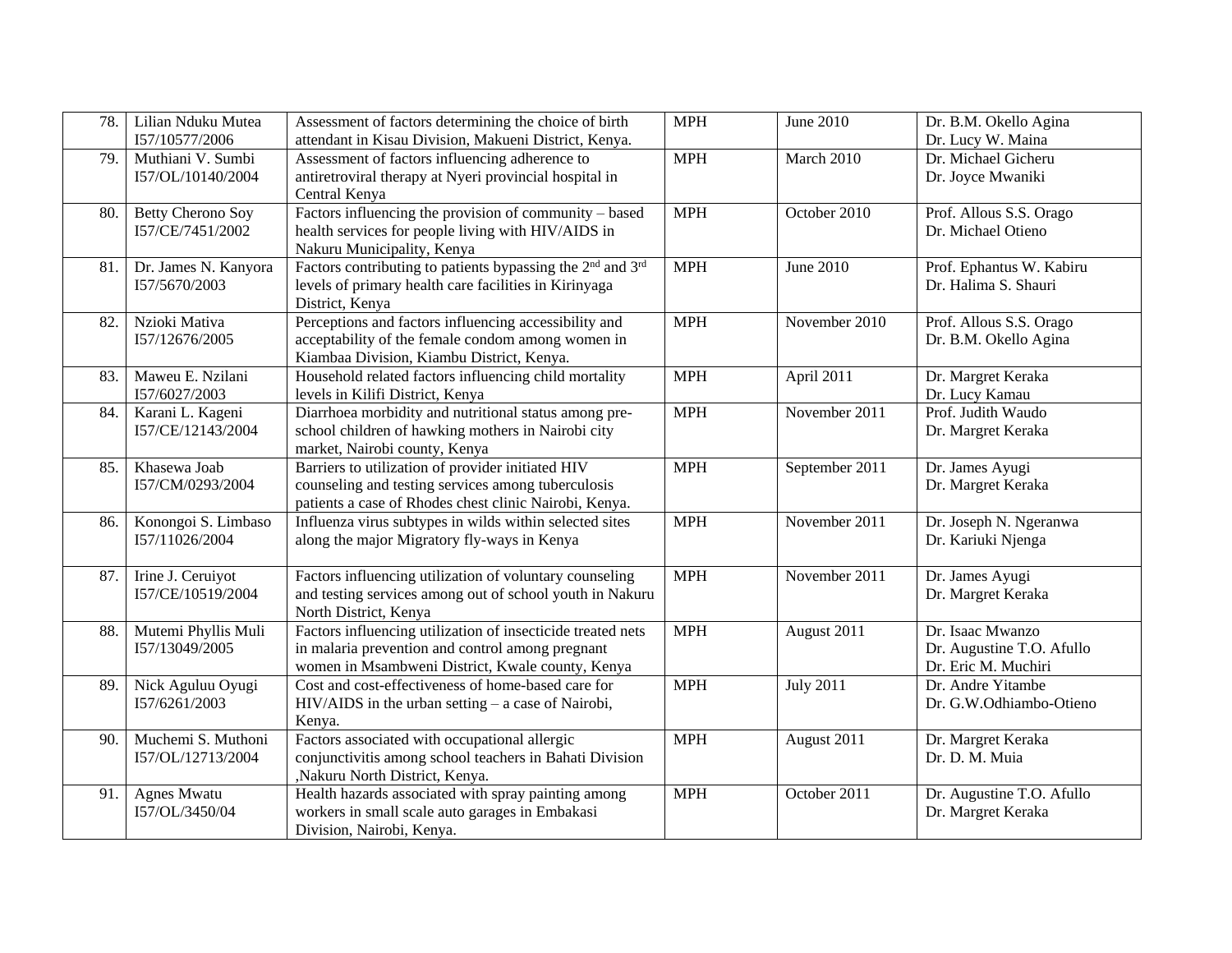| 92.  | Jonathan M. Kioko<br>I57/OL/12727/2004  | Access and utilization of artemether lumefantrine as first<br>line non-over the counter treatment for malaria in Masii<br>Division, Mwala District, Kenya                                                            | <b>MPH</b> | May 2011      | Dr. Isaac Mwanzo<br>Dr. Jenard Patrick Mbugi                                |
|------|-----------------------------------------|----------------------------------------------------------------------------------------------------------------------------------------------------------------------------------------------------------------------|------------|---------------|-----------------------------------------------------------------------------|
| 93.  | Maweu E. Nzilani<br>I57/6027/2003       | Household factors influencing child mortality levels in<br>Kilifi District, Kenya                                                                                                                                    | <b>MPH</b> | April 2011    | Dr. Margret Keraka<br>Dr. Lucy Kamau                                        |
| 94.  | Ephantus M. Maree<br>I57/O1/4265/2004   | Factors influencing uptake of voluntary counseling and<br>HIV testing services by Government Health Workers in<br>Central Province of Kenya.                                                                         | <b>MPH</b> | March 2012    | Dr. Margret Keraka<br>Dr. A. Kamau                                          |
| 95.  | Nyatuoro J. Otieno<br>I57/CE/12148/04   | Environmental and demographic factors influencing drug<br>and substance abuse among secondary school students in<br>Kisumu Town East, Kenya                                                                          | <b>MPH</b> | August 2012   | Daniel Akungah<br>Wilson A.P. Otengah                                       |
| 96.  | Rono E. Chemngetich<br>I57/OL/4695/2004 | Factors affecting utilization of voluntary counseling and<br>testing services: Comparison between public boys' and<br>girls' secondary schools in Nairobi County                                                     | <b>MPH</b> | August 2012   | Dr. Isaac Mwanzo<br>Dr. James Ayugi                                         |
| 97.  | Mutisya Felisters M.-<br>I57/12354/2009 | Determinants of the uptake of pneumococcal conjugate<br>vaccine ( $PCV - 10$ ) in Makindu District, Kenya                                                                                                            | <b>MPH</b> | November 2012 | Dr. Harun Kimani<br>Dr. Tom Were                                            |
| 98.  | Tallam E. Chemutai                      | Factors contributing to oral contraceptive user failure<br>among clients attending antenatal clinics in Eldoret<br>Municipality, Uasin Gishu County, Kenya.                                                          | <b>MPH</b> | March 2012    | Prof. Ephantus W. Kabiru<br>Dr. Margret Keraka                              |
| 99.  | Mundia D. Nekesa<br>I57/10598/2006      | Nutritional knowledge, attitudes and practices of primary<br>caregivers of home grown schools feeding programme<br>pupils at Sauri Mullennium Village, Siaya-Kenya                                                   | <b>MPH</b> | October 2012  | Prof. Judith Waudo<br>Dr. Okello Agina                                      |
| 100. | Caroline C. Terer<br>P57/13137/2009     | Evaluation of health-related quality of life of children<br>living with urinary schistosomiasis using PedsQLTM 4.0<br>sf15tm and effects of the disease on iron levels in<br>infected children in Kwale County Kenya | <b>MPH</b> | October 2012  | Dr. Ngethe Muhoho<br>Dr. Francis Mutuku                                     |
| 101. | Ltcol M. Yussuf Elmi<br>184/15233/2005  | The effects of HIV testing and counseling on behavior<br>change in the prevention of Hiv among the military<br>population in Kenya                                                                                   | Ph.D       | February 2012 | Dr. Michael F. Otieno<br>Prof. Alloys S.S. Orago<br>Dr. Wilson A.P. Otengah |
| 102. | Rahab W. Munenge<br>I57/0303/2004       | Levels of aflatoxins in human breast milk and household<br>maize. The case of mothers attending MCH Makindu<br>Hospital Makueni                                                                                      | <b>MPH</b> | April 2012    | Dr. Keraka Margret<br>Prof. Ouma John H.                                    |
| 103. | Peter M. Gitu<br>I57/ce/10477/2004      | Factors influencing non-adherence to antiretroviral<br>therapy among HIV infected youth patients attending<br>Kangemi and Coptic health HIV/AIDS Clinics in<br>Nairobi, Province, Kenya                              | <b>MPH</b> | April 2012    | Dr. Okello Agina<br>Dr. Keraka Margret                                      |
| 104. | Masini Enos<br>I57/11590/2004           | Assessment of outcomes of Hiv-exposed infants enrolled<br>in prevention of mother-to-child transmission (PMTCT)<br>of HIV follow-up care in Embu District, Kenya.                                                    | <b>MPH</b> | February 2012 | Dr. B.M. Okello Agina<br>Dr. Jemimah Simbauni                               |
|      | 105. Osiemo S. Angwenyi                 | Factors influencing adherence and satisfaction with the                                                                                                                                                              | <b>MPH</b> | May 2012      | Dr. Keraka Margret                                                          |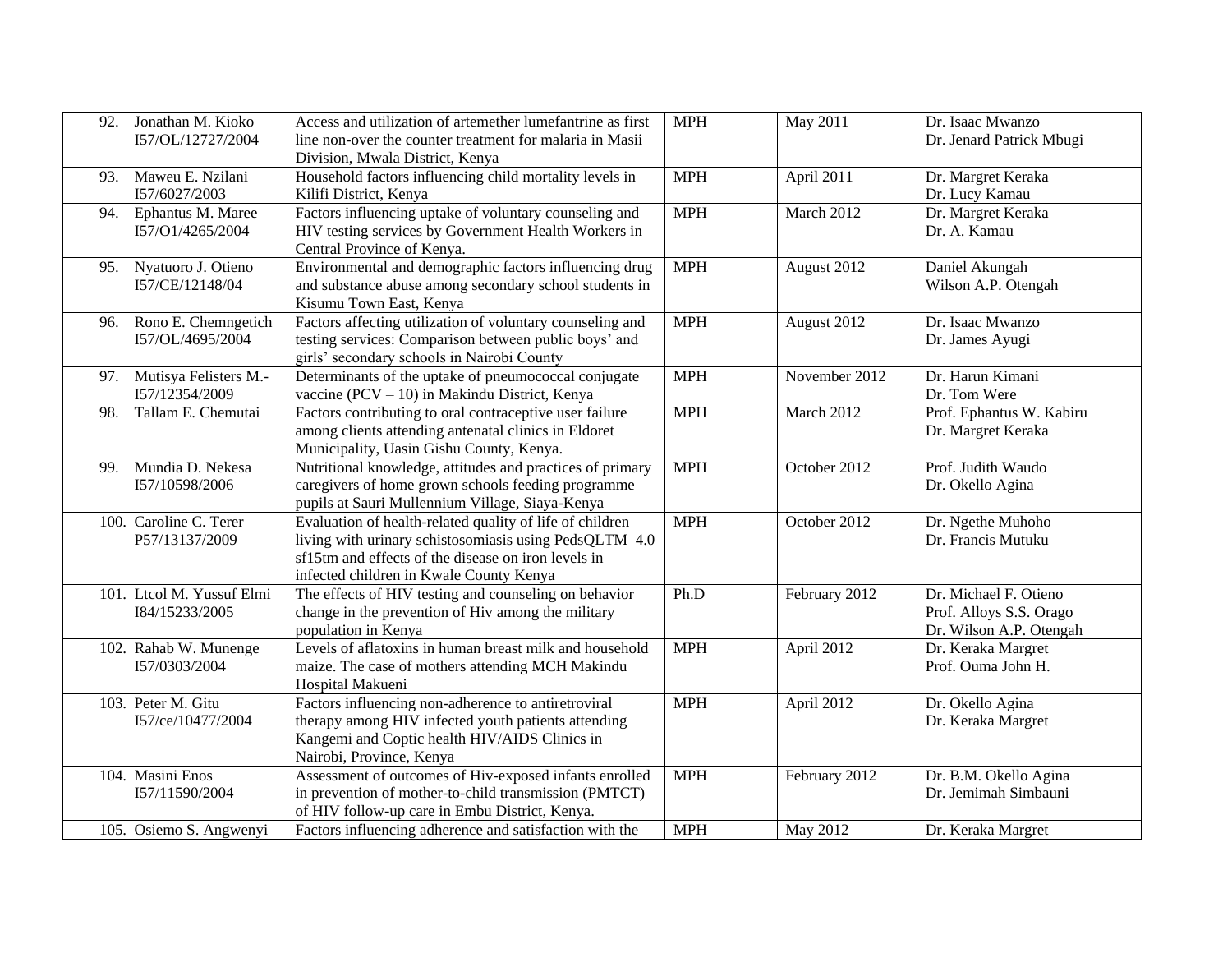|      | I57/CM/0252/2004                            | quality of antiretroviral therapy and care services in Kisii,<br>District, Kenya                                                                                     |                             |               | Dr. Ayugi, James                                                      |
|------|---------------------------------------------|----------------------------------------------------------------------------------------------------------------------------------------------------------------------|-----------------------------|---------------|-----------------------------------------------------------------------|
|      | 106. Ngara J. Ochieng<br>I57/OL/3769/2004   | Effect of health education and hygiene on blood lead<br>levels, among lead battery workers in Nairobi and Athi<br>River, Kenya.                                      | <b>MPH</b>                  | April 2012    | Dr. Augustine T.O. Afullo<br>Dr. Keraka Margret                       |
| 107. | Joakim Osur<br>P97/11046/2008               | Drivers, decision making processes and outcomes of<br>unsafe abortion in four districts of Siaya County, Kenya                                                       | Ph.D                        | August 2012   | Prof. Alloys S.S. Orago<br>Dr. Isaac Mwanzo<br>Prof. Elizabeth Bukusi |
| 108. | Osero Justus O.S.                           | Health consequences, responses and prevention strategies<br>of sexual violence among survivors in selected hospitals<br>in Kenya                                     | Ph.D                        | October 2012  | Dr. Keraka Margret<br>Dr. Syprine A. Otieno                           |
| 109. | Ndiira M. Mwendwa<br>I57/CM/0133/2004       | Factors affecting utilization of youth friendly voluntary<br>counseling and testing services among youth attending<br>day public secondary schools in Nairobi, Kenya | <b>MPH</b>                  | October 2012  | Dr. Keraka Margret<br>Dr. Rekha R. Sharma                             |
| 110  | Macheneri Paul<br>I57/OL/12701/2004         | Factors that influence the uptake of breast cancer<br>screening among women of reproductive age in Mosocho<br>Division, Kisii Central District, Kenya.               | <b>MPH</b>                  | October 2012  | Dr. B.M. Okello Agina<br>Dr. Gaudencia Okumbe                         |
| 111. | Mburu M. Ciina<br>I57/OL/0256/2004          | Evaluation of genotype mtbdrplus assay as a screening<br>tool for multi-drug resistant tuberculosis surveillance<br>among patients at high risk in Nairobi           | <b>MPH</b>                  | January       | Dr. Joseph N. Ngeranwa<br>Prof. Nicholas K. Gikonyo                   |
|      | 112. Olive Ndinda Manyeti<br>I57/12665/2005 | Clients' satisfaction with HIV/AIDS care services offered<br>at the comprehensive care centre Machakos District<br>Hospital, Kenya                                   | <b>MPH</b>                  | August 2012   | Dr. George Ochieng Otieno<br>Dr. Halima Suleiman Shauri               |
|      | 113. Jackbeth M. Mugo<br>I57/OL/6575/2003   | Mothers knowledge and practice of home care<br>management of diarrhea and risk factors in under 5 years<br>in Nakuru, Kenya                                          | <b>MPH</b>                  | March 2012    | Dr. Michael F. Otieno<br>Dr. S. Onyango<br>Dr. George Orinda          |
| 114  | Tom M. Machera<br>I57/OL/1062/2003          | Effects of psychosocial support on anti-retroviral therapy<br>adherence and clinical outcomes of HIV patients at<br>Kwale and Machakos, Kenya                        | <b>MPH</b>                  | June 2012     | Dr. B.M. Okello Agina<br>Dr. M.O. Otieno                              |
| 115. | Oluoch A. Achieng<br>I57/12164/2004         | Factors influencing access to anti-retroviral drugs: A case<br>of Nairobi Kibera Slums                                                                               | $\ensuremath{\mathbf{MPH}}$ | February 2012 | Dr. Michael F. Otieno<br>Dr. B.M. Okello Agina                        |
| 116. | Dickson O. Aduwo<br>I57/11277/2004          | Health effects of mercury amongst artisanal gold miners<br>in Lorgorien Area, Trans-mara District, Kenya                                                             | <b>MPH</b>                  | April 2012    | Dr. Augustine T.O. Afullo<br>Dr. Stephen. Onyango                     |
| 117. | Choge M. Cherotich<br>P57/PT/12355/2009     | Contraceptive uptake among women of reproductive age<br>in Kakuma Refugee Camp in Turkana County, Kenya                                                              | <b>MPH</b>                  | August 2012   | Dr. Gaudencia Okumbe<br>Dr. Harun Kimani                              |
|      | 118. Frank J. Mwangemi<br>I57/OL/12714/2004 | HIV management and quality of life outcomes among<br>nuru ya jamii project clients attending Nakuru Provincial<br>General Hospital, Kenya.                           | <b>MPH</b>                  | June 2012     | Dr. B.M. Okello Agina<br>Dr. Keraka Margret                           |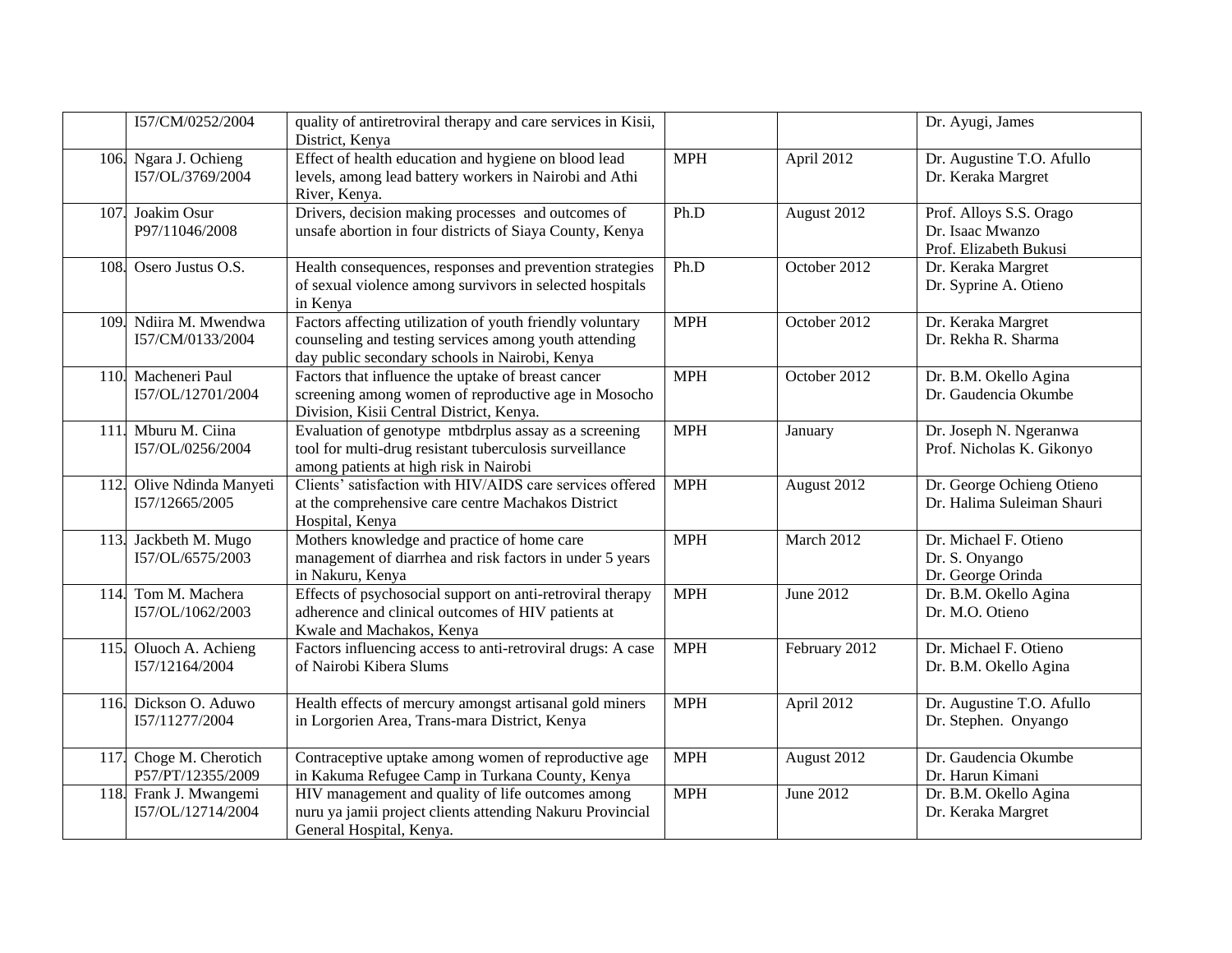|      | 119. Catherine W. Mwangi<br>I57/OL/5021/2004 | An assessment of infant feeding options among HIV<br>positive women attending comprehensive care at Kiabu<br>District Hospital, Kenya                                                             | <b>MPH</b> | December 2012    | Dr. Keraka Margret<br>Prof. Zipporah Ng'ang'a                       |
|------|----------------------------------------------|---------------------------------------------------------------------------------------------------------------------------------------------------------------------------------------------------|------------|------------------|---------------------------------------------------------------------|
|      | 120. Kennedy S. Wafula                       | Occupational risk factors contributing to injury by<br>medical sharps among health workers at Kenyatta<br>National Hospital Nairobi, Kenya                                                        | <b>MPH</b> | November 2012    | Dr. Keraka Margret<br>Dr. Augustine T.O. Afullo                     |
| 121. | Nzomo Mwita<br>H87/10897/2006                | Availability, utilization and appropriateness of the<br>mechanisms for monitoring and evaluating continuing<br>professional development at middle level health training<br>institutions in Kenya. | Ph.D       | August 2012      | Prof. Ephantus K. Kabiru<br>Dr. Isaac Mwanzo<br>Prof. Sammy Muthwii |
| 122. | Obonyo P. Akinyi<br>P57/PT/12366/2009        | Determinants of utilization of youth friendly reproductive<br>health services among school and college youth in Thika<br>West District, Kiambu County, Kenya.                                     | <b>MPH</b> | April 2013       | Dr. B.M. Okello Agina<br>Dr. Gaudencia Okumbe                       |
|      | 123. Bibiana K. Njue<br>I57/11274/2004       | Quality assessment of four fixed dose combination anti-<br>tuberculosis drugs in government facilities in Mombasa,<br>Kilifi, Kwale and Nairobi Counties                                          | <b>MPH</b> | October 2013     | Prof. Nicholas K. Gikonyo<br>Prof. Gilbert Kokwaro                  |
|      | 124. Kyania M. Mulala<br>I57/12642/2005      | Perception and practices on malaria control among<br>pregnant women in Machakos Central Division, Kenya                                                                                           | <b>MPH</b> | May 2013         | Prof. Michael Otieno<br>Dr. George O. Orinda                        |
|      | 125. Koima W. Jepkogei<br>P57/20213/2010     | Determinants of adherence to exclusive breast feeding<br>among HIV Positive mothers attending child welfare<br>clinic at Pumwani Maternity hospital, Nairobi County,<br>Kenya.                    | <b>MPH</b> | June 2013        | Dr. Harun Kimani<br>Dr. Peter Mwaniki                               |
|      | 126. Humphrey M. Kimani<br>P57/PT/10518/2008 | Assessment of diarrhea disease attributable to water,<br>sanitation and hygiene among under five in Kasarani,<br>Nairobi County                                                                   | <b>MPH</b> | <b>July 2013</b> | Dr. Daniel Akunga<br>Dr. Anyango S.O.                               |
|      | 127. Antony M. Wairagu<br>I57/CM/0135/2004   | Determinants of family planning option among women<br>aged 15-24 years seeking postnatal care services in<br>Nairobi, Kenya                                                                       | <b>MPH</b> | June 2013        | Dr. Keraka Margret<br>Dr. B.M. Okello Agina                         |
|      | 128. Eddah K. Karijo<br>PT/P57/13418/2009    | Determinants of utilization of routine data for decision<br>making in health facilities in Kitui County, Kenya                                                                                    | <b>MPH</b> | November 2013    | Dr. George Otieno<br>Dr. Stephen mogere                             |
| 129. | Simon K. Kiura<br>I57/CM/0306                | Utilization of knowledge on prevention of mother-to-<br>child transmission of HIV among pregnant women<br>attending selected health facilities in Embu District,<br>Kenya.                        | <b>MPH</b> | August 2013      | Dr. B.M. Okello Agina<br>Dr. Michael M. Gicheru                     |
| 130. | Maureen Khambira<br>P57/10881/2008           | Insecticide treated bednets ownership, use and<br>maintenance behavior in Kwale, Msambweni and<br>Kinango Districts in Kenya.                                                                     | <b>MPH</b> | March 2013       | Dr. Isaac Mwanzo<br>Dr. Francis Mutuku                              |
| 131. | William Kala Akobi<br>P57/13547/09           | Determinants of under-five mortality in Kisumu North<br>District, Kisumu County.                                                                                                                  | <b>MPH</b> | March 2013       | Dr. George Otieno<br>Dr. Mohammed Karama                            |
|      | 132. Jennifer Gachago                        | An investigation of fire risk in Kaimdutu slums in Thika                                                                                                                                          | <b>MPH</b> | March 2013       | Dr. Andre Yitambe                                                   |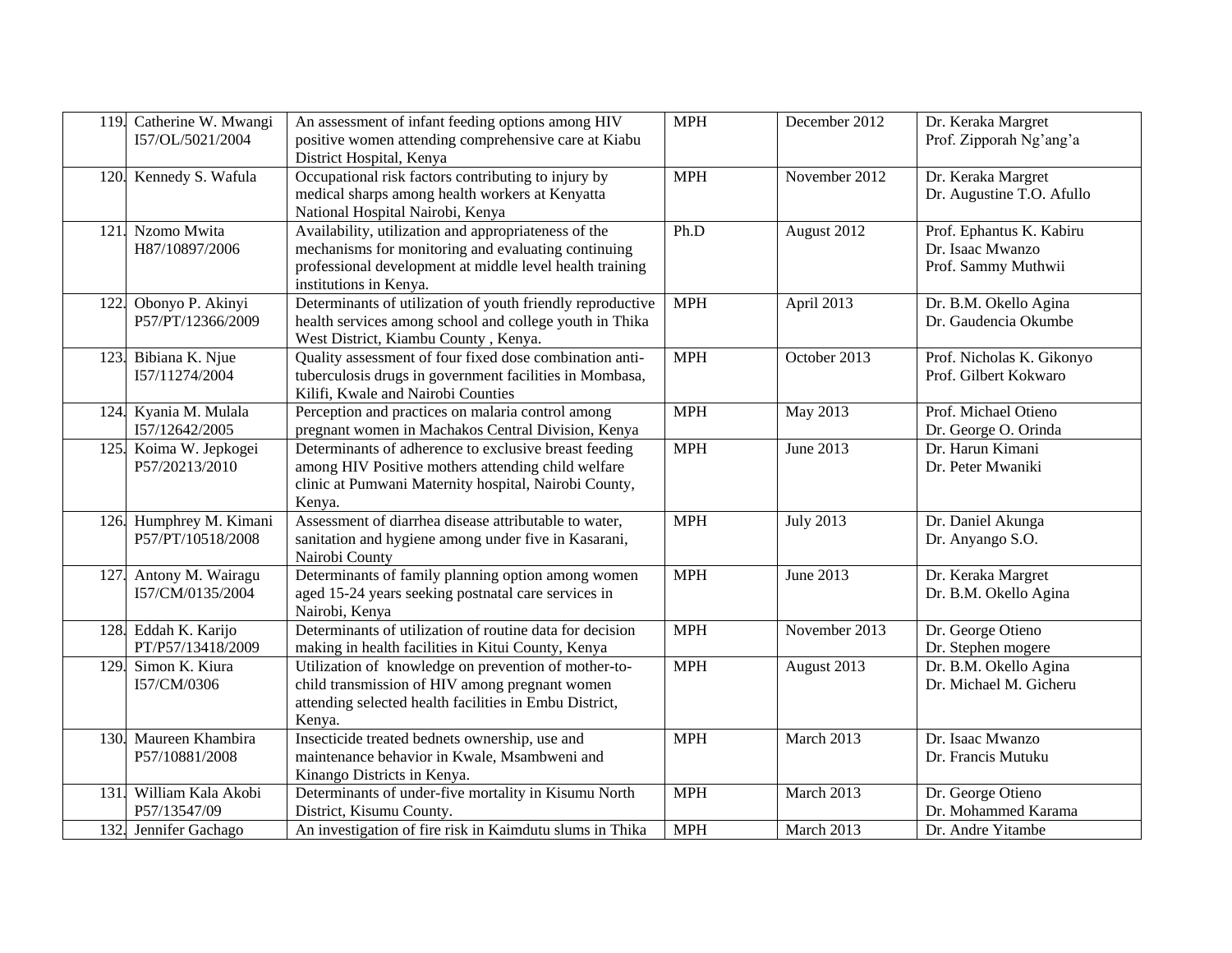|      | P57/10511/2008                                     | Municipality, Kenya.                                                                                                                                                                                     |            |                | Dr. Lucy M. Kamau                                               |
|------|----------------------------------------------------|----------------------------------------------------------------------------------------------------------------------------------------------------------------------------------------------------------|------------|----------------|-----------------------------------------------------------------|
|      | 133. Hellen C. Rono<br>I57/OL/4696/2004            | Determinants of utilization of early infant HIV diagnosis<br>services at Kericho District Hospital, Kericho County,<br>Kenya                                                                             | <b>MPH</b> | November 2013  | Dr. Florence N. Okwara<br>Prof. Michael F. Otieno               |
| 134. | Shelmith Mituko<br>Q57/PT/10508/2008               | Utilization of unskilled birth attendants' services among<br>women of Mbirikani Division Kajido County.                                                                                                  | <b>MPH</b> | November 2013  | Dr. Harun Kimani<br>Dr. Daniel Muia                             |
|      | 135. George O. Nyangor<br>I57/OL/4266/2004         | Adherence to anti retroviral therapy protocol among<br>teachers in Homa- bay District of Homa-Bay County,<br>Nyanza Province - Kenya.                                                                    | <b>MPH</b> | October 2013   | Prof. Otieno F. Michael<br>Dr. James Ochieng                    |
|      | 136. Mahinda F. Wambui<br>P57/12598/2009           | Determinants of self directed referral amongst patients<br>seeking health services at Kenyatta National Hospiatal,<br>Nairobi, Kenya.                                                                    | <b>MPH</b> | September 2013 | Dr. George O. Otieno<br>Dr. Mohammed Karama                     |
| 137. | Kamau Ann Njeri<br>I57/5683/2003                   | Assessment of mothers' compliance with National infant<br>and young child feeding recommendations amongst<br>children aged 0-24 months in Nakuru Municipality,<br>Kenya                                  | <b>MPH</b> | October 2013   | Prof. Ephantus Kabiru<br>Dr. Joyce Mwaniki                      |
|      | 138. Godfrey N.<br>Wapang'ana<br>I57/ce/12198/2004 | Assessment of factors influencing infant feeding practices<br>among HIV Positive<br>Mothers in Rongo District, Western Kenya.                                                                            | <b>MPH</b> | May 2013       | Dr. John P. Oyore<br>Dr. Peter Mwaniki                          |
|      | 139. Lisbeth K. Mutakaa<br>I57/12680/2005          | Assessment of nutrition status and dietary diversity<br>among children 6-59 months in Mathare Valley, Nairobi<br>County, Kenya.                                                                          | <b>MPH</b> | November 2013  | Dr. Daniel Akunga<br>Dr. Eunice Njogu                           |
|      | 140. Ndungu D. Wachirah<br>I57/12687/2005          | Enterohaemorrhagic Escherichia coli infections and<br>antibiotic susceptibility patterns among children<br>attending out-patient clinic at Embu Provincial General<br>Hospital-Kenya.                    | <b>MPH</b> | January 2013   | Dr. Ochieng George Otieno<br>Prof. Augustine Afullo             |
| 141. | Ochuka B. Onyango<br>I57/OL/4866/2004              | The effectiveness and challenges of food by prescription<br>(FBP) -firstfood in the management of moderate<br>malnutrition among under-five year old children in<br>Laremo Division, Siaya County, Kenya | <b>MPH</b> | March 2013     | Dr. Florence Okwara<br>Dr. George Orinda                        |
|      | 142. Joshua K. Mwangi<br>I57/12653/2005            | Perceptions and use of herbal remedies among patients<br>with diabetes mellitus in Murang'a North District, Kenya.                                                                                       | <b>MPH</b> | April 2013     | Dr. Okello Agina<br>Dr. Wilson A.P. Oengah                      |
| 143. | Jackim Nyamari<br>P97/12739/2007                   | Evaluation of compliance to food safety standards<br>amongst food handlers in selected Hospitals in Kenya                                                                                                | Ph.D       | May 2013       | Dr. Margret Keraka<br>Dr. Beatrice Mugendi<br>Dr. John P. Oyore |
| 144. | Fredrick J. Otieno<br>I57/CE/12171/2004            | Effect of voluntary medical male circumcision program<br>in human immunodeficiency virus infection risk<br>reduction among men in Mbita-HomaBay County,<br>Kenya.                                        | <b>MPH</b> | April 2013     | Dr. Margret Keraka<br>Dr. Daniel Muia                           |